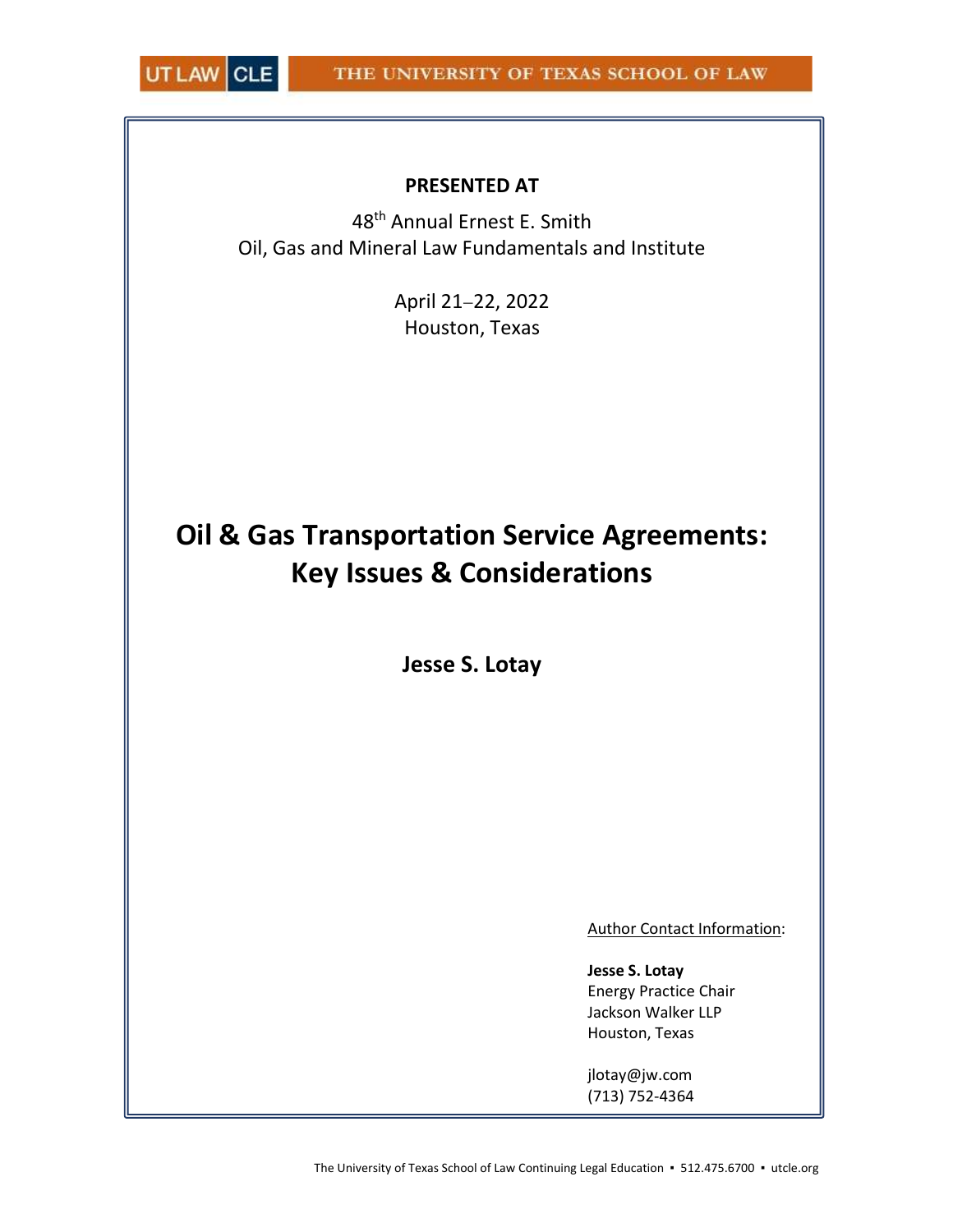#### I. INTRODUCTION

Oil and gas producers primarily focus on the exploration and production of hydrocarbons; however, the value of the produced hydrocarbons is of little value, if they cannot be gathered and transported out of the field, processed to remove contaminants and other impurities, and ultimately transported to market. Thus, the midstream segment of the oil and gas industry broadly encompassing gathering, compression, transporting, treating, processing, fractionation, storage, and the purchase and sale of oil, gas, and natural gas liquids (NGLs)—connecting oil and gas producers to the market is a fundamental and an invaluable component of the hydrocarbon value chain.

From a conceptual perspective, the movement *(i.e.,* gathering and transportation) of oil and gas is straightforward. After oil and gas producers drill, complete, and produce a well, the produced hydrocarbons are separated into their three primary components: oil, gas, and water. The term "gathering" generally refers to the process of individually collecting oil, gas, and water from one or more wellheads in the field and their relatively short movement to various points where they are independently aggregated. However, because oil and water are typically stored at or near the wellhead in storage tanks or central tank batteries, in the case of oil, and retention ponds, in the case of water, "gathering" is a concept uniquely related to gas, but it is not uncommon for the distinction to be blurred. The term "transportation" generally refers to the process of moving the independently aggregated quantities of oil, gas, and water out of the field to downstream delivery points for treating, processing, storage, or purchase and sale via a transportation and distribution infrastructure. This may involve any combination of movement, including via truck, rail, or pipeline, in the case of oil; pipeline, in the case of gas; and truck or pipeline, in the case of water. Notwithstanding the distinctions between gathering and transportation, practitioners should nevertheless be mindful that these terms and their related concepts are commonly used interchangeably in discussions between parties and within written agreements.

As indicated above, the physical characteristics of oil and gas cause certain commercial and legal issues to differ between them. For example, oil is produced as a viscous liquid that is typically stored in storage tanks or central tank batteries at or near the wellhead pending further movement out of the field. Conversely, gas is a mixture of gaseous hydrocarbons consisting primarily of methane that is not readily stored in the field. The most efficient way to handle gas in its gaseous state is by continual movement along a pipeline, which may involve one or more stages of compression and/or points of interconnection with other pipeline systems to facilitate movement. In addition, gas is commonly treated or processed within, or within close proximity to, the field in which it was produced, in order to remove water vapor and other impurities that may damage downstream pipeline systems and related equipment during its movement. Thus, agreements governing the movement of gas inherently involve different and additional complexities and issues not otherwise found in agreements governing the movement of oil.

For purposes of this paper, I have chosen to focus on issues and considerations with respect to the transportation of oil and gas via intrastate pipeline under Texas law commencing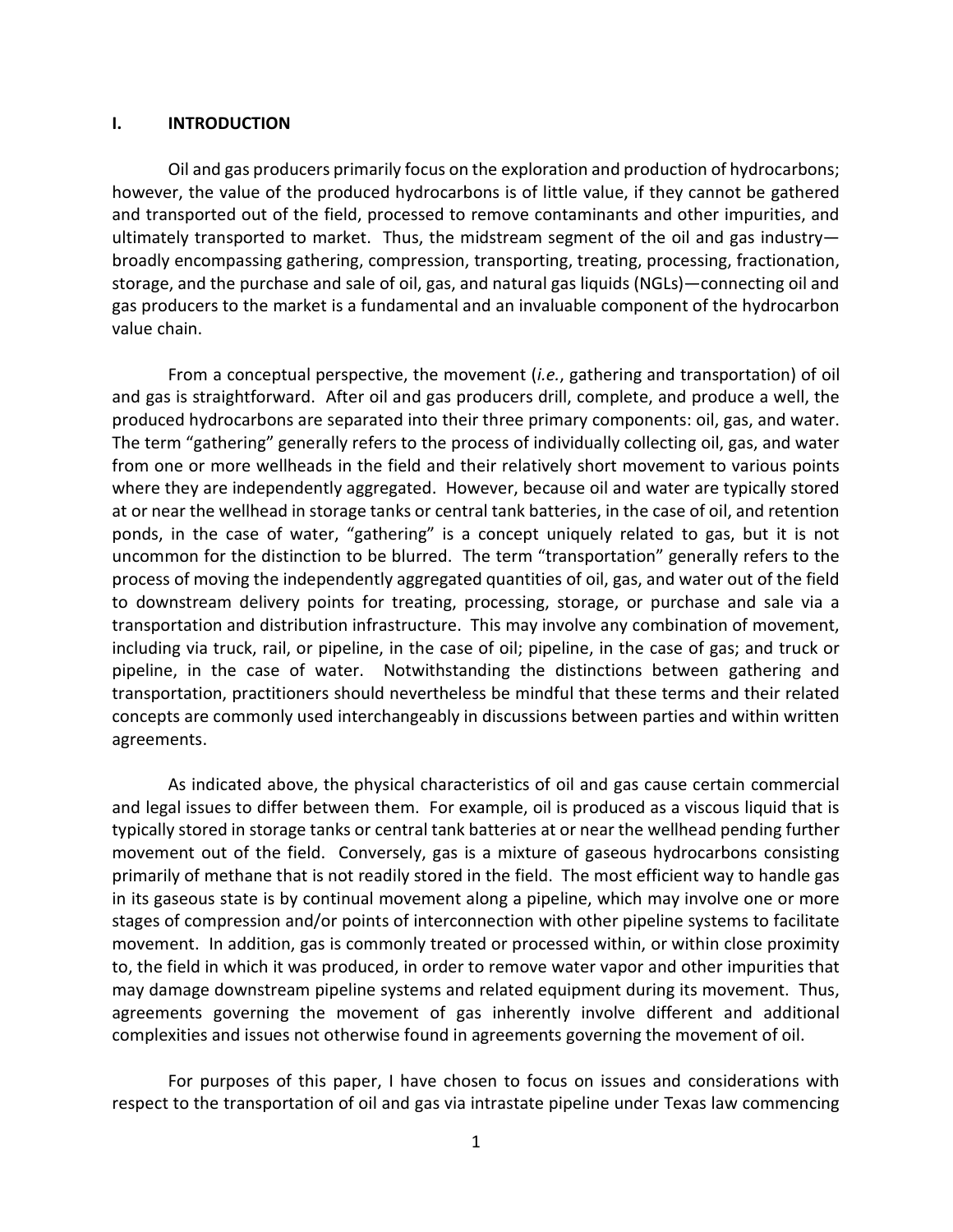from their separation to their delivery at downstream delivery points for further movement or handling. In this context, this paper will present an overview of transportation issues that practitioners may encounter and consider amongst interrelated issues and concepts that are appurtenant to and negotiated together when drafting transportation service agreements. Because of the additional complexities and issues related to the physical characteristics of gas, this paper primarily focuses on issues associated with the movement of gas; however, there are noteworthy distinctions regarding oil, which are highlighted throughout this paper.

Parties that own and/or operate pipeline systems and related infrastructure (e.g., gathering, compression, treating, processing, and storage facilities) to provide transportation service for oil or gas are collectively referred to herein as "Transporters"; parties that have engaged or will engage Transporters to provide transportation service  $(e.g.,$  oil and gas producers, parties that have taken oil or gas in kind, and oil and gas marketing companies) are collectively referred to herein as "Shippers." The point(s) at which the Shipper (or a third party on behalf of the Shipper) delivers oil or gas to the Transporter and the Transporter receives oil or gas for transportation service is referred to herein as the "Receipt Point(s)"; the downstream point(s) at which the Transporter redelivers oil or gas to the Shipper (or a third party designated by the Shipper) and the Shipper (or a third party designated by the Shipper) receives oil or gas is referred to herein as the "Delivery Point(s)."

### II. KEY ISSUES & CONSIDERATIONS

There are no standard or "master" form agreements governing the transportation of oil or gas. Each Transporter may have its own preferred agreement and the circumstances regarding the oil and gas and the specific needs of the Shipper (e.g., location of the wells, production quantities, quality specifications, Receipt Point(s), Delivery Point(s), existing or to-be-constructed transportation infrastructure, certainty of performance, timing considerations) will dictate the terms and conditions negotiated and ultimately agreed to by the parties. Nevertheless, there is a thread of issues that commonly presents itself in discussions regarding the transportation of oil and gas via pipeline. This section identifies those issues and the considerations related thereto that Shippers and Transporters should be mindful of when negotiating and drafting transportation service agreements. It is important to bear in mind that these issues and considerations do not exist in a vacuum and commonly implicate other interrelated issues and concepts throughout transportation service agreements, many of which are identified herein.

### A. Dedication

Transporters may invest significant capital to construct or expand pipeline systems and related infrastructure. To ensure utilization of the pipeline system and an acceptable return of capital costs (via fees for transportation service), the Transporter may require the Shipper to dedicate all oil and/or gas production from certain geographic areas, oil and gas leases, and/or wells for the term of the transportation service agreement. This arrangement is equally beneficial to the Shipper, since it provides an assured path to market for the Shipper's oil or gas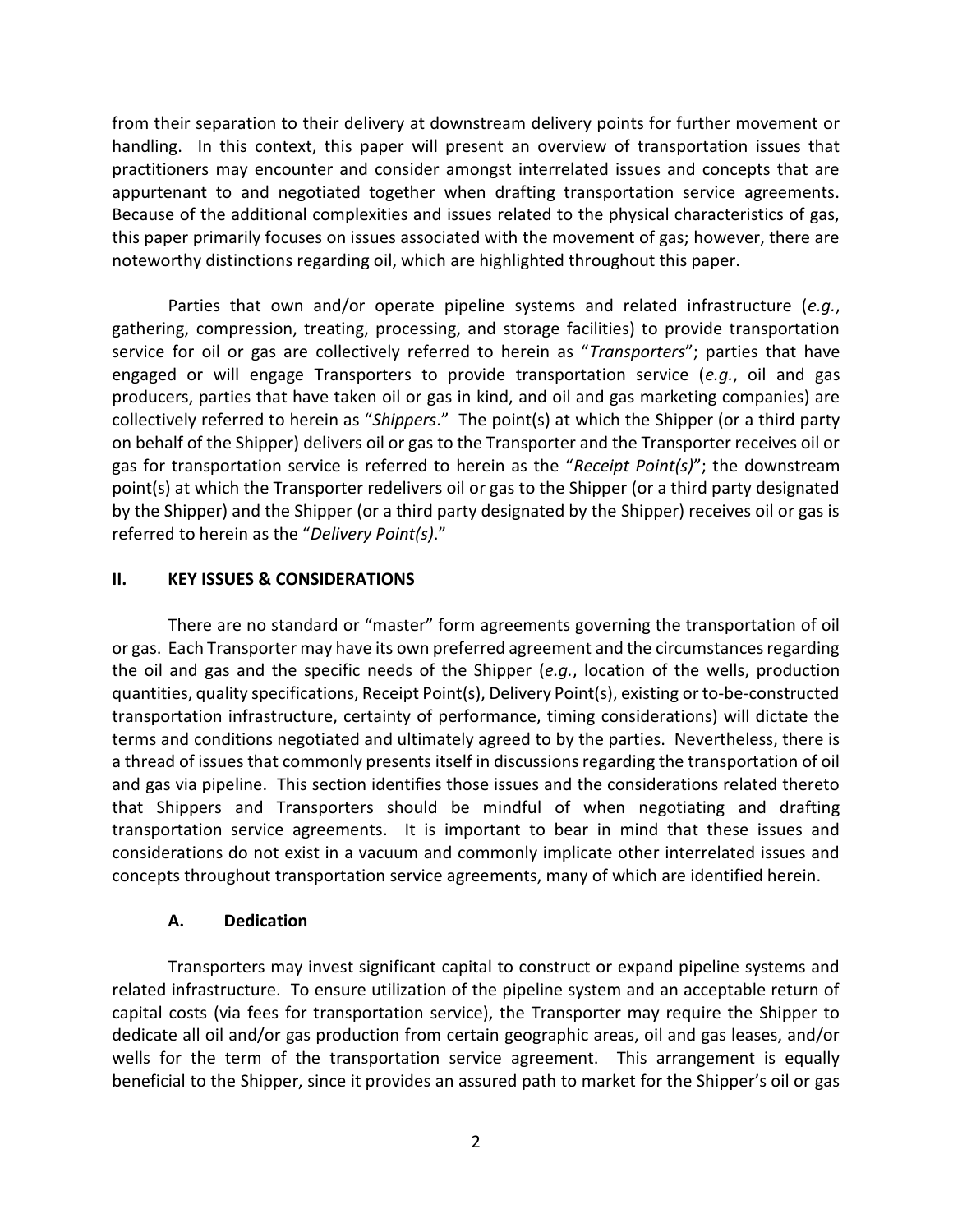which, in turn, facilitates the Shipper's ability to obtain financing and otherwise to conduct business planning from a position of economic stability.<sup>1</sup>

When the dedication is tied to a geographic area, the Shipper generally commits all of the oil and/or gas it owns or controls within the area for the term of the transportation service agreement. The Shipper and Transporter should pay attention to the scope of the dedication and specify whether the dedication applies only to the leases or wells owned or controlled by the Shipper at the time the transportation service agreement is entered into or also to any future leases or wells overlapping the geographic area during the term of the transportation service agreement. If leases or wells have previously been dedicated to a third party Transporter, the Shipper and Transporter should be mindful of excluding those leases and wells from the dedication, but provide for the dedication of the oil and gas therefrom upon the expiration of the third party commitment.

## B. Covenants Running with the Land

Properly negotiated transportation service agreements provide that the dedication is a covenant running with the land, which has significant ramifications in bankruptcy proceedings. Oil and gas producers have elected, as part of their restructuring strategy in bankruptcy, to "reject" certain gathering and transportation service agreements.<sup>2</sup> Transporters, faced with the prospect of unrecouped capital investments and the loss of fees from transportation service on their pipeline systems, have, in most cases, contested the right of the oil and gas producer/debtor to reject these agreements on grounds that they contain express covenants (e.g., the dedication) that run with the land and are, therefore, real property interests that cannot be terminated by the oil and gas producer's bankruptcy.<sup>3</sup> These arguments provide that a covenant running with the land is an interest in real property that is primarily attached to the land, rather than being contractual in nature and, as a result, it should not constitute an executory contract under section 365 of the Bankruptcy Code.<sup>4</sup> In Texas, a covenant runs with the land when it touches and concerns the land, it relates to a thing in existence or specifically binds the parties and their assigns, it is intended by the original parties to run with the land, successors to the burden have notice, and there is horizontal privity of estate between the original covenanting parties.<sup>5</sup>

In recent years, bankruptcy courts have given considerable attention to the issue of covenants running with the land. In 2018, the United States Court of Appeals for the Second

<sup>&</sup>lt;sup>1</sup> Michael P. Pearson, A Primer on Marketing Hydrocarbons, 44th Ann. Adv. Oil, Gas & Energy Res. L. Course, St. Bar of Tex. 21 (2018) (hereinafter, "Marketing Hydrocarbons").

<sup>&</sup>lt;sup>2</sup> Michael P. Pearson, Covenants Running with the Land, 48 St. Mary's L.J. 727, 732 (2017) (hereinafter, "Covenants Running with the Land").

 $3$  Id.

 $4$  Id. at 753–54.

<sup>&</sup>lt;sup>5</sup> Inwood N. Homeowners' Ass'n, Inc. v. Harris, 736 S.W.2d 632, 635 (Tex. 1987); Westland Oil Development Corp. v. Gulf Oil Corp., 637 S.W.2d 903 (Tex. 1982) (requiring horizontal privity of estate between the covenanting parties at the time the covenant is created). For an in-depth analysis of acreage commitments and covenants running with the land, see Covenants Running with the Land, supra n. 2.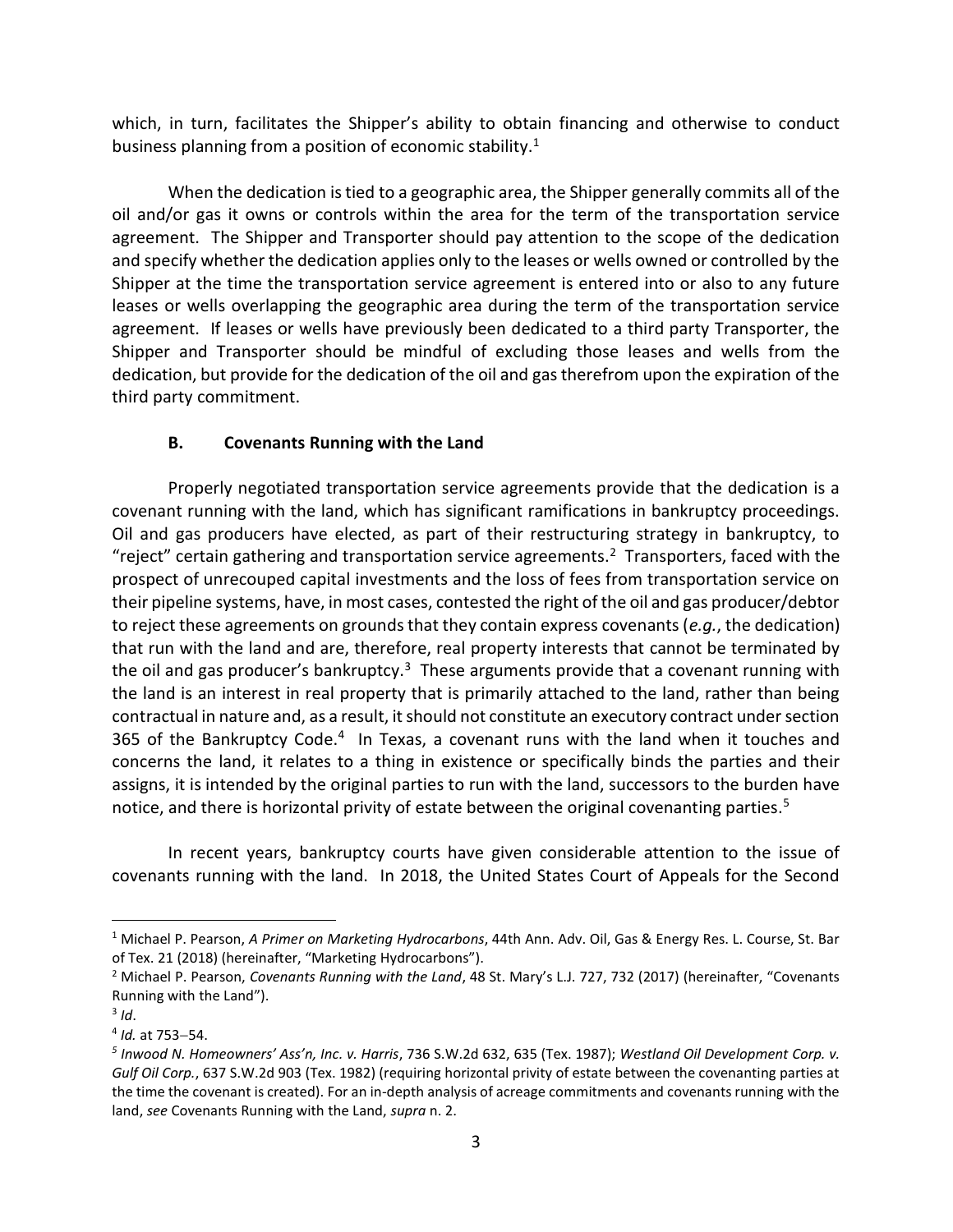Circuit affirmed the District Court and Bankruptcy Court for the Southern District of New York and held in Sabine Oil & Gas Corp. v. Nordheim Eagle Ford Gathering, LLC<sup>6</sup> that a debtor could reject certain midstream gathering agreements pursuant to section 365 of the Bankruptcy Code, because they did not create a real covenant that ran with the land under Texas law.<sup>7</sup> The court found that the covenants in the agreements failed to touch and concern the debtor's real property.<sup>8</sup> The court reasoned that the acreage dedications in the agreements were not burdens on the oil and gas producer's real property interests; rather, the dedications concerned "only minerals extracted from the ground, which indisputably constitute personal property, not real property, under Texas law."<sup>9</sup> The court also concluded that if horizontal privity of estate was a requirement under Texas law for a covenant to run with the land, it was not present between the debtor and the midstream companies.<sup>10</sup> The court explained that horizontal privity is created when there is a "conveyance of an interest in property that itself is being burdened with the relevant covenant, not the conveyance of an interest in property that is distinct from (even if somewhat related to) the property burdened by the covenant."<sup>11</sup>

Despite the Sabine Oil decision, the issue of covenants running with the land continued to be litigated before bankruptcy courts. On September 30, 2019, departing from the Sabine Oil decision, the United States Bankruptcy Court for the District of Colorado in Monarch Midstream, LLC v. Badlands Prod.  $Co^{12}$  rejected a debtor's attempt to sell assets free and clear of a gas gathering and processing agreement and agreement for disposal of salt water, ruling that each constituted covenants running with the land that could not be rejected or eliminated pursuant to a sale of assets under section 363 of the Bankruptcy Code.<sup>13</sup> The court focused on the same elements as those addressed in Sabine Oil.

In its analysis of the touch and concern requirement, the court found that the gas gathering and processing agreement encompassed real property, making Sabine Oil inapplicable.<sup>14</sup> The court reasoned that unlike Sabine Oil, the dedication in the agreement

<sup>&</sup>lt;sup>6</sup> See Sabine Oil & Gas Corp. v. Nordheim Eagle Ford Gathering, LLC (In re Sabine Oil & Gas Corp.), 550 B.R. 59 (Bankr. S.D.N.Y. 2016); aff'd, 567 B.R. 869 (S.D.N.Y. 2017); aff'd, 734 Fed. Appx. 64 (2d Cir. 2018).

<sup>&</sup>lt;sup>7</sup> Richard A. Howell and Vienna Flores Anaya, Texas Bankruptcy Court - Applying Oklahoma Law - Concludes That Gathering Agreements Created Covenants Running With the Land and Cannot be Rejected by the Alta Mesa Resources Debtors, https://www.jw.com/news/energy-bankruptcy-alert-judge-isgur-ruling-in-alta-mesa (last visited Mar. 21, 2022).

 $8$  In re Sabine Oil & Gas Corp., 550 B.R. at 67-68.

<sup>&</sup>lt;sup>9</sup> Id. at 67.

 $10$  Id. at 68-70.

 $11$  *Id.* at 68-69.

<sup>&</sup>lt;sup>12</sup> See Order on Wapiti Utah, L.L.C.'s Motion for Judgment on the Pleadings and Monarch Natural Gas, LLC's Motion for Summary Judgment, Monarch Midstream, LLC, f/k/a Monarch Natural Gas, LLC v. Badlands Production Company f/k/a Gasco Production Company, et al., Adv. Case No. 17-01429-KHT (Bankr. D. Colo. Sept. 30, 2019), ECF No. 61.

<sup>&</sup>lt;sup>13</sup> Jennifer F. Wertz, Richard A. Howell & Vienna Flores Anaya, Major Decision in Energy-Related Bankruptcies: Colorado Court in Monarch Midstream Case Departs from Sabine Oil and Finds Gathering Agreement Established a Covenant Running with the Land, https://www.jw.com/news/energy-bankruptcy-colorado-bankruptcy-courtmonarch-midstream-sabine-oil (last visited Mar. 21, 2022).

<sup>&</sup>lt;sup>14</sup> Monarch Midstream, LLC v. Badlands Prod. Co. (In re Badlands Energy, Inc.), 608 B.R. 854, 869 (Bankr. D. Colo. 2019).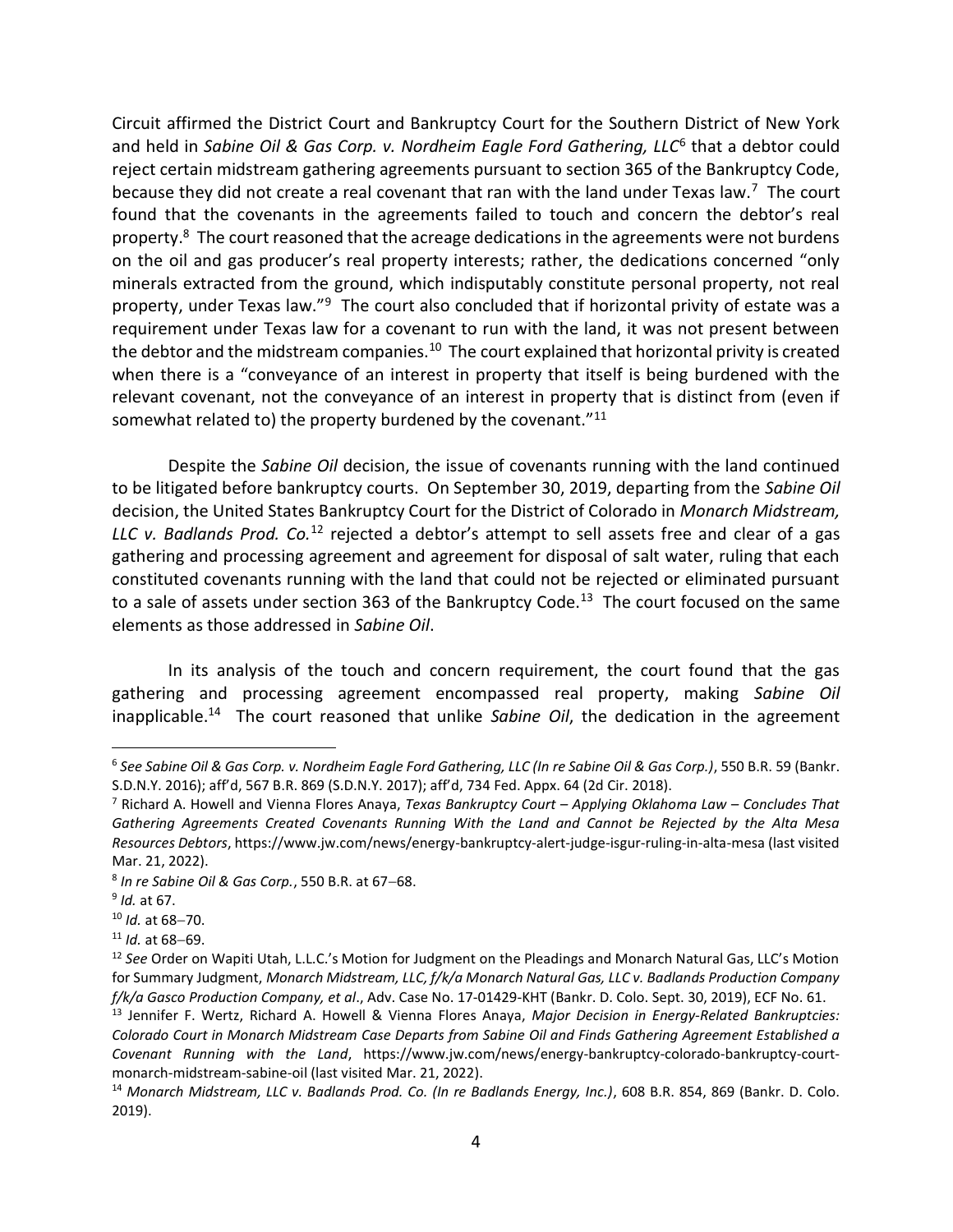covered "non-extracted minerals."<sup>15</sup> The court held that a conveyance of a real property interest for a covenant was not necessary to satisfy the touch and concern requirement under Utah law.<sup>16</sup> The court found that the dedicated interest in the oil and gas reserves, leases, and all other lands within the area of mutual interest sufficiently affected the use, value, and enjoyment of the debtor's interest in the oil and gas leases subject to the gas gathering and processing agreement by limiting the right to possess, develop, and dispose of the minerals and salt water.<sup>17</sup>

The court again distinguished Monarch Midstream from Sabine Oil in its discussion of horizontal privity.<sup>18</sup> The court rejected the argument that horizontal privity was absent because no real property interests were conveyed under the agreements.<sup>19</sup> Instead, the court found that there was in fact a conveyance (i.e., the gas gathering and saltwater disposal systems) related to the land that was burdened by the applicable dedications.<sup>20</sup>

In December 2019, the United States Bankruptcy Court for the Southern District of Texas held that midstream gathering agreements created covenants running with the land that could not be rejected by debtors under Oklahoma law.<sup>21</sup> While the Sabine Oil decision found that the agreements failed to satisfy both the touch and concern and privity elements, the bankruptcy court in Alta Mesa found that both of those elements were present in the debtors' agreements with the defendants.<sup>22</sup> The court explained that a covenant touches and concerns the land when it requires the performance of a physical act upon the land that directly benefits the landowner.<sup>23</sup> The gathering agreements met that requirement because the midstream companies used their surface easements to build a gathering system, which enhanced the value of the leases.<sup>24</sup> On the other hand, the agreements imposed costs and restrictions on the handling of hydrocarbons.<sup>25</sup> In regard to the privity element, the court noted that the debtors' leases granted easements to the debtors for the development of hydrocarbons and that the debtors granted a portion of those easements to the midstream companies to provide gathering services.<sup>26</sup> The court distinguished its holding from Sabine Oil, noting that "the surface easements directly affect the lessee's underlying mineral interest" because "[w]ithout the surface easement, the lessee cannot capture reserve hydrocarbons."<sup>27</sup>

 $19 \,$ Id.

 $\overline{a}$  $15$  Id.

 $16$  *Id.* 

 $17$  Id. at 869-870; see Wertz, Howell & Anaya, supra n. 13.

<sup>&</sup>lt;sup>18</sup> Monarch Midstream, 608 B.R. at 874.

 $20$  Id.; see Wertz, Howell & Anaya, supra n. 13.

<sup>&</sup>lt;sup>21</sup> Alta Mesa Holdings, LP v. Kingfisher Midstream, LLC (In re Alta Mesa Res., Inc.), 2019 Bankr. LEXIS 3859 (Bankr.

S.D. Tex. 2019); Howell & Anaya, supra n. 7.

 $22$  Alta Mesa Holdings, 2019 Bankr. LEXIS 3859, at  $*16$ .

 $23$  Id. at \*23-24; see Howell & Anaya, supra n. 7.

<sup>&</sup>lt;sup>24</sup> Alta Mesa Holdings, 2019 Bankr. LEXIS 3859, at \*26-27; see Howell & Anaya, supra n. 7.

 $25$  *Id.* 

 $26$  Alta Mesa Holdings, 2019 Bankr. LEXIS 3859, at \*33-34.

 $27$  Alta Mesa Holdings, 2019 Bankr. LEXIS 3859, at \*28-29; see Howell & Anaya, supra n. 7.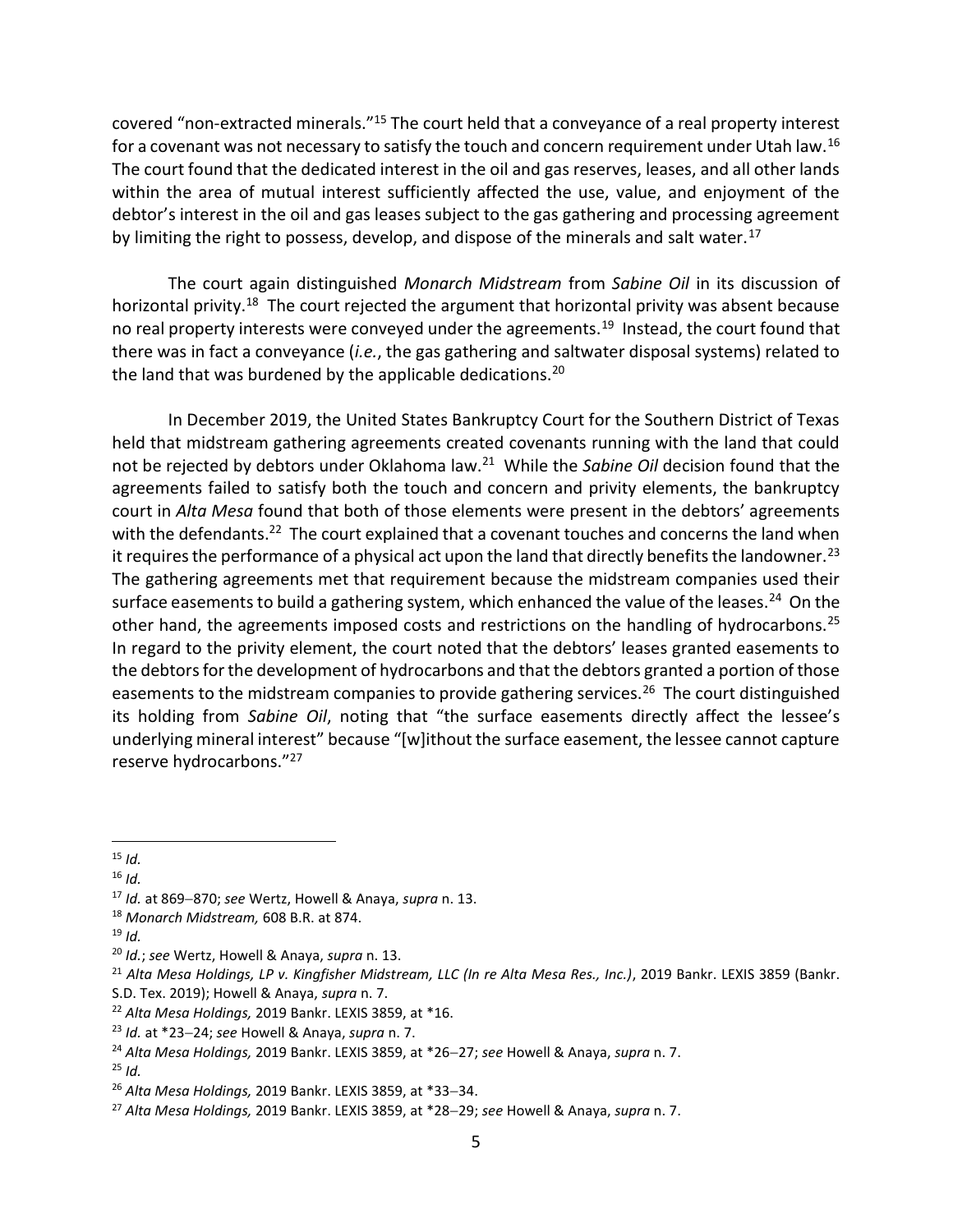## C. Service-Level Commitments

One issue to consider when negotiating and drafting transportation service agreements is the level of service that the Shipper requires and that the Transporter will provide when accepting, transporting, and redelivering oil or gas from the Receipt Point(s) to the Delivery Point(s). These levels of service generally fall within two categories commonly characterized as "firm" or "interruptible."

At its most basic, firm service provides that the Shipper and Transporter may not interrupt its performance under the transportation service agreement, unless and to the extent excused by force majeure. Conversely, interruptible service provides that the Shipper and Transporter may interrupt its performance under the transportation service agreement at any time, for any reason or for no reason, and without liability. Under this construct, oil or gas subject to firm service receives the highest priority of transportation service on the pipeline system, whereas oil or gas subject to interruptible service receives the next highest priority.

Shippers should evaluate the appropriate service-level commitments of their transportation service agreements based on commercial considerations, including their shortand long-term expected oil or gas production, transportation needs, availability of alternative transportation capacity, and downstream purchase and sale commitments. In certain situations, this may warrant a hybrid approach whereby a certain quantity of oil or gas is committed to firm service, while quantities in excess thereof are committed to interruptible service.

Transporters should similarly evaluate commercial considerations, including whether the Transporter has and can maintain sufficient transportation capacity for a firm service Shipper in light of the Transporter's firm service commitments to other Shippers utilizing the same pipeline system; the short- and long-term capabilities of the pipeline system; the scope and timing of construction of additional facilities; any maintenance that will interrupt its performance obligations; and the ability to procure or otherwise obtain easements or other surface rights or permits, licenses, or other authorizations required to operate the pipeline system and construct future expansions thereto.

### D. Curtailment

Curtailment broadly encompass events or circumstances, other than force majeure, that interrupt transportation service along the pipeline system. Curtailment is less of an issue for oil or gas that is subject to interruptible service, since the nature of interruptible service provides that the Transporter may interrupt its performance at any time; whereas firm service provides that the Transporter may not interrupt its performance, unless and to the extent excused by force majeure. Examples of curtailment include scheduled maintenance or operational constraints or delays affecting transportation service along the pipeline system, including at Receipt Point(s), at Delivery Point(s), or downstream of the pipeline system.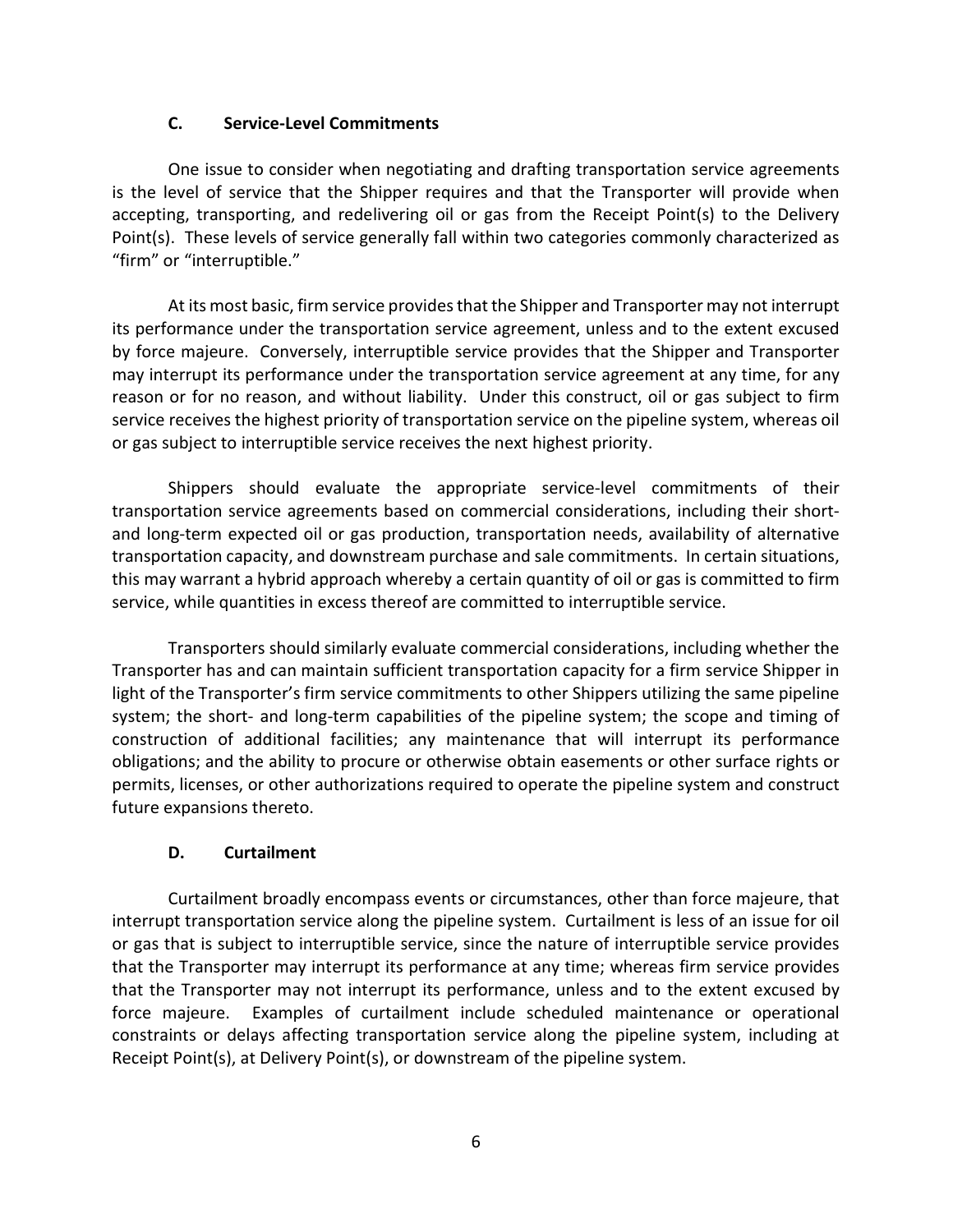The implications of curtailment within a transportation service agreement depend on a variety of considerations related to the operational and commercial circumstances of the Shipper and Transporter. These considerations include how curtailment is measured within a specified period (e.g. on a consecutive or aggregate basis); the quantity of oil and gas curtailed and the duration thereof; whether curtailment affects oil wells, gas wells, or associated gas wells; whether the Shipper has made oil or gas available at the Receipt Point(s) in compliance with the transportation service agreement; the circumstances giving rise to the curtailment (e.g., curtailment caused by Shipper or Transporter vs. a third party); and whether certain tolerances for de minimis curtailments are permitted.

 In the event that oil or gas is curtailed, the Shipper and Transporter should then consider the interrelated issues and concepts that are implicated throughout the transportation service agreement, including whether curtailments exceeding certain quantity and/or time specifications set forth therein implicate provisions governing temporary or permanent releases, minimum volume commitments, and the term of the transportation service agreement. Furthermore, the procedures for managing curtailments when they occur should also be considered. For example, curtailments affecting transportation service along a pipeline system should first impact oil or gas that is subject to interruptible service and then oil or gas that is subject to firm service; within each service level, curtailment should be allocated proportionately amongst the affected Shippers (e.g., on a pro-rata basis).

### E. Temporary or Permanent Releases

Curtailment exceeding certain quantity and/or time specifications set forth in the transportation service agreement may warrant a temporary release of the oil and gas from the terms thereof. Provisions for release generally allow the Shipper to utilize third parties during the pendency of the curtailment to perform transportation service otherwise committed to the Transporter under the terms of the transportation service agreement. The benefits of release provisions are mutually appreciated by both parties, since the Shipper can continue having its oil and gas transported to market and the Transporter is permitted time for the curtailment to be rectified. Following resolution of the circumstances giving rise to the curtailment, the release terminates and the parties continue their respective performance obligations under the transportation service agreement.

There are several considerations to be mindful of when negotiating release provisions. These include whether all or a portion of the oil or gas affected by curtailment—as measured on a volumetric, well-by-well, or Receipt Point-by-Receipt Point basis—is subject to release; whether alternative and commercially reasonable options are available (or will be available) to transport oil or gas affected by curtailment; the scope of the release, including the duration thereof following resolution of the circumstances giving rise to the curtailment and limitations on renewal or evergreen provisions within any alternative transportation arrangements; and whether curtailment exceeding certain quantity and/or time specifications set forth in the transportation service agreement warrants an eventual permanent release of the affected oil or gas. Furthermore, the Shipper and Transporter may consider whether other circumstances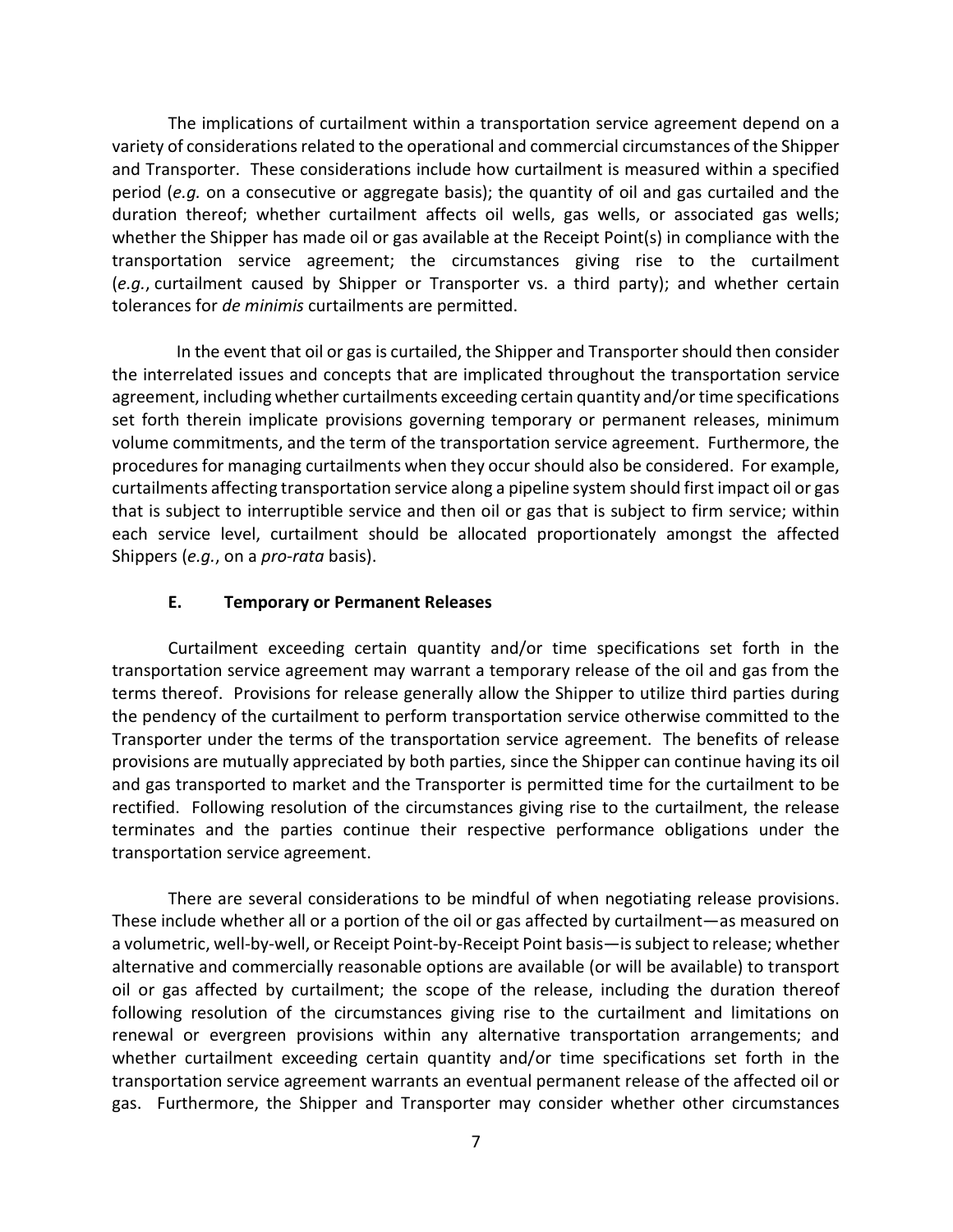warrant the utilization of release provisions, including events or circumstances of force majeure affecting and exceeding certain quantities of oil or gas or time specifications set forth in the transportation service agreement.

# F. Fees & Expenses

The terms of a transportation service agreement will set forth the various fees and expenses to be paid by the Shipper for services provided by the Transporter thereunder. In the context of oil and gas, this may include fees and expenses for transportation, blending to meet certain quality specifications, storage, marketing, deficiencies related to a failure to meet the minimum volume commitments, and reimbursement for facility construction; in the context of gas, this may also include fees and expenses for capacity reservations, treating carbon dioxide  $(CO<sub>2</sub>)$ , conditioning, compression, and the disposal of hydrogen sulfide (H<sub>2</sub>S).

Payment for transportation service generally follows two frameworks. At its most basic, the Transporter will issue periodic (usually monthly) invoices to the Shipper for services provided by the Transporter during the preceding period. Alternatively, in circumstances where the Transporter purchases oil or gas from the Shipper at the Delivery Point(s), the Transporter will pay the Shipper for the oil or gas that is purchased by the Transporter or, in the event that the Transporter is acting in a marketing capacity on behalf of Shipper, purchased by a third party; in each case, less fees and expenses for services provided by the Transporter during the preceding period.

# G. Units of Measurement

The basis on which to quantify oil and gas for a transportation service agreement is relevant as it relates to measurement, metering, and the payment of fees and expenses. Oil is typically expressed in terms of dollars (\$) per barrel (Bbl). A barrel is equal to forty two (42) gallons in the United States. Gas is typically expressed in terms of dollars (\$) per (i) its volume, equal to one thousand (1,000) cubic feet of gas (Mcf) or one million (1,000,000) cubic feet of gas (MMcf) or (ii) its heat content, equal to one million (1,000,000) Btu (MMBtu). A "Btu" is an abbreviation for "British Thermal Unit," which is defined as the quantity of heat required to raise the temperature of one (1) pound of water (H<sub>2</sub>O), from fifty-eight and five-tenths degrees (58.5°) Fahrenheit to fifty-nine and five-tenths degrees (59.5°) Fahrenheit.

It is not uncommon for transportation service agreements to use all three bases (i.e., \$/Mcf, \$/MMcf, and \$/MMBtu) throughout the agreement. Thus, Shippers and Transporters should be mindful of the units of measurement and any formulas governing their conversion to a different unit of measurement in order to ensure consistency throughout the transportation service agreement and that there is a meeting of the minds regarding how gas is measured and metered and how various fees, expenses, and payments are calculated.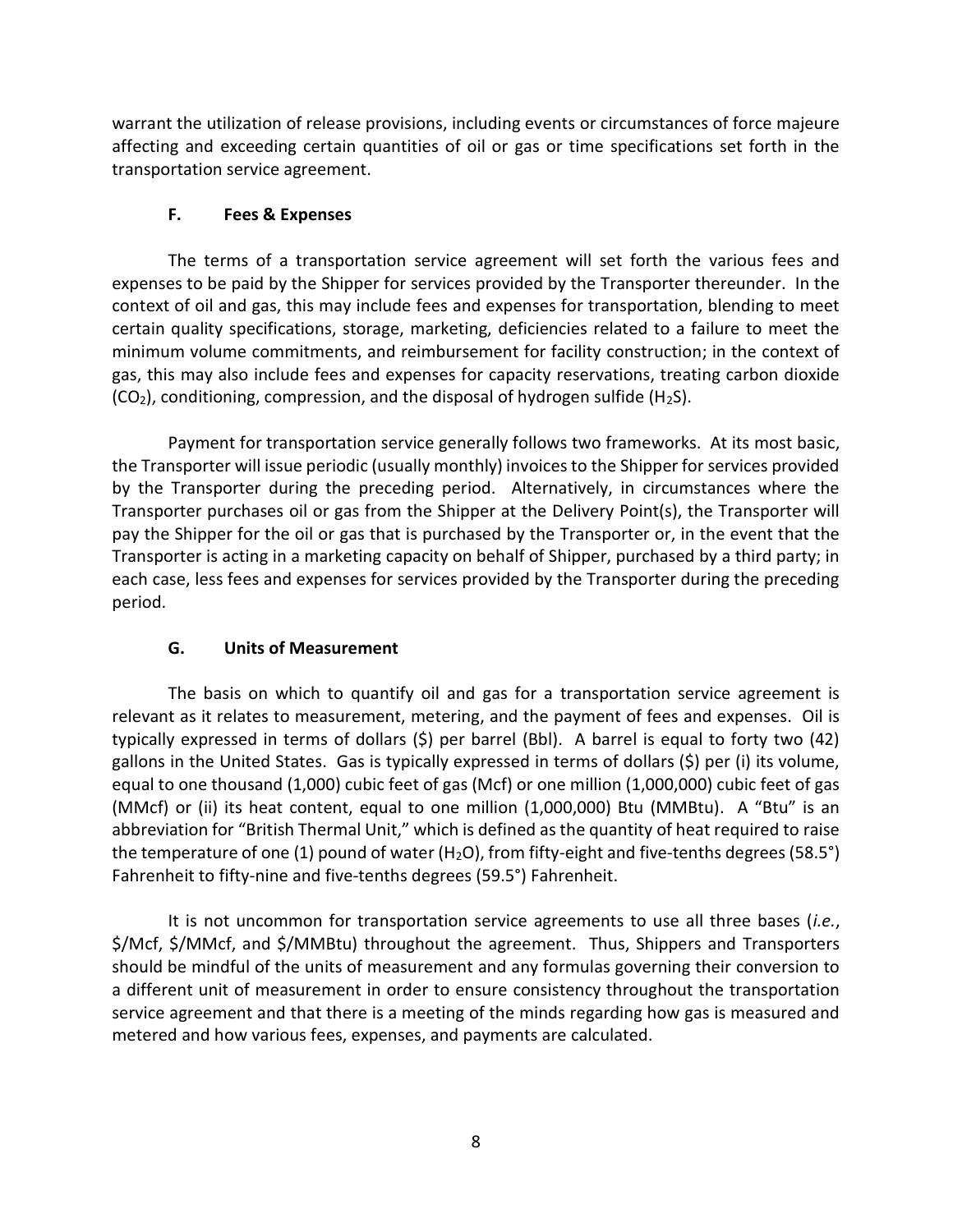## H. Delivery Pressure & Compression

Effectuating the movement of gas along a pipeline requires a party to deliver gas to the Receipt Point(s) or Delivery Point(s), as the case may be, at a pressure sufficient to enable the gas to enter the pipeline at its prevailing working pressure, but not exceeding the maximum allowable operating pressure (MAOP) of the pipeline.

These discussions may require the Shipper or Transporter to consider the prevailing working pressures across various segments of the pipeline system along which the gas will flow; whether the construction of compression or additional facilities are needed to effectuate movement and the continued operation of the pipeline system; which party will be responsible for constructing the facilities; and how any fees, expenses, or reimbursement obligations for the use and/or construction of the facilities will be handled. For any number of reasons, including economic considerations, the Shipper or Transporter may elect not to construct facilities. In these circumstances, or in circumstances where the parties have agreed to construct facilities, but construction is not timely completed, consideration may also be given to interrelated issues and concepts throughout the transportation service agreement, including curtailment, temporary or permanent releases, and minimum volume commitments.

# I. Fuel, Lost & Unaccounted for Gas

Operating a gas pipeline system and related infrastructure requires fuel to run compression and other facilities needed to effectuate the continual movement of gas. Additionally, during the course of these operations, gas may be lost or otherwise unaccounted for due to evaporation or leaks along the pipeline system. Transportation service agreements commonly refer to these collective concepts as "fuel, lost and unaccounted for gas" (FL&U).

It is common for each Shipper utilizing a pipeline system to bear its *pro-rata* share of FL&U. The Shipper and Transporter should discuss and negotiate how FL&U will be accounted for under the transportation service agreement, which may be expressed as the Shipper's prorata share of a fixed percentage of the gas received by the Transporter at the Receipt Point(s) or as the Shipper's pro-rata share of the actual gas consumed, lost, and unaccounted for in the Transporter's operation of the pipeline system.

# J. Minimum Volume Commitments

Transportation service agreements may contain minimum volume commitments (MVCs) that require the Shipper to deliver a minimum quantity of oil or gas, as measured, individually or on an aggregate basis at one or more Receipt Points, over a set period of time (e.g., daily, monthly, or annually). MVC provisions are commonly coupled with terms and conditions governing payments made by the Shipper to the Transporter when the MVC is not met. These payments are commonly calculated as the product of (i) a deficiency fee specified in the transportation service agreement *multiplied by* (ii)  $(x)$  the MVC for the particular period and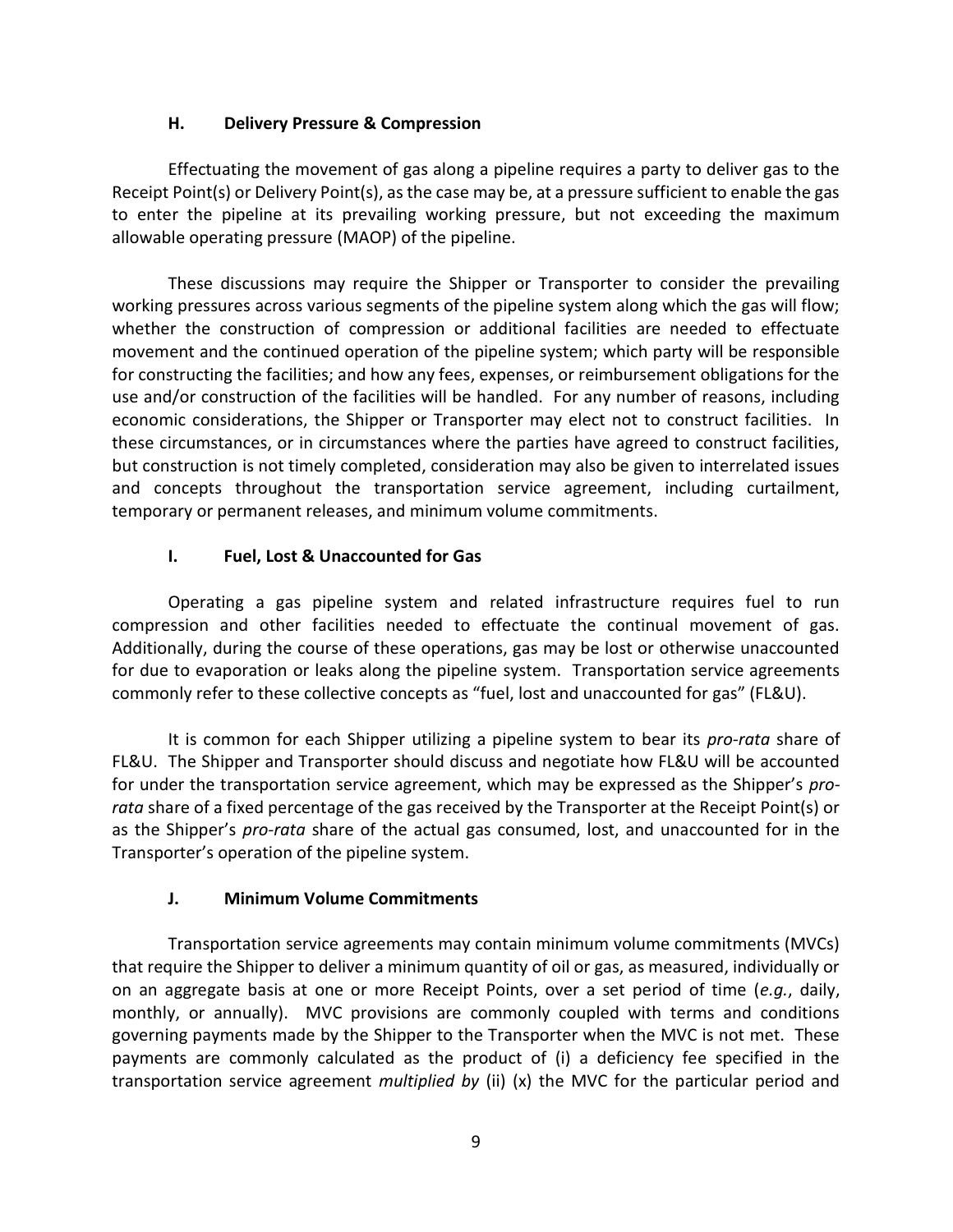Receipt Point(s) minus (y) the actual quantity of oil or gas received by the Transporter during the period at the Receipt Point(s).

MVC provisions are beneficial to Transporters for a number of reasons, including the ability of the Transporter to ensure that its operations related to the transportation service agreement remain economic and allow it to recoup investments toward capital improvements that the Transporter may have invested into the pipeline system in anticipation of the Shipper's transportation service needs. These provisions are valuable when the Shipper does not deliver oil or gas to the Receipt Point(s) and, thus, the Transporter is unable to collect transportation and other service-related fees from the Shipper.

When negotiating MVC provisions in a transportation service agreement, the Shipper and Transporter should consider whether to include certain quantity tolerances that allow for de minimis shortfalls or operational constrains that may prevent the Shipper from delivering, or the Transporter from accepting, oil or gas at the Receipt Point(s). Additional consideration should be given to how curtailment, force majeure, and temporary or permanent releases of oil or gas, impact the calculation of the MVC. Commercial teams provide invaluable guidance when establishing the appropriate MVC that accounts for these considerations, such as establishing a daily or monthly MVC that allows for certain operational downtimes. Furthermore, the Shipper and Transporter should consider whether to add provisions allowing for oil or gas delivered during a specified period in excess of the MVC to be "credited" or "banked" against any previous or future shortfalls to the MVC.

# K. Maximum Daily Quantity

As Shippers cause oil or gas to be delivered to the Receipt Point(s) of a pipeline system, the volume of oil and gas and pressure along the pipeline system fluctuates. Transporters manage these pressure differentials to ensure the continual, efficient, and safe movement of all oil and gas through the pipeline system. One way this manifests itself is through the maximum daily quantity (MDQ) provision of a transportation service agreement, which sets forth the maximum quantity of oil or gas that the Shipper is permitted to deliver, individually or on an aggregate basis to one or more Receipt Points, into the pipeline system each day.

If a MDQ is stated in a transportation service agreement, the Shipper and Transporter should consider the service-level commitment that applies to excess quantities. As discussed above, in certain situations, this may warrant a hybrid approach whereby the quantity of oil or gas equal to or below the MDQ is committed to firm service, while the quantity in excess of the MDQ is committed to interruptible service based on, for example, the operational capabilities of, and the availability of capacity on, the pipeline system to accommodate the excess. Additional consideration should be given to how quantities in excess of the MDQ impact fees and expenses to be paid by the Shipper for services provided by the Transporter; the parties' obligations to construct and install additional facilities; and, for example, in the case where a party elects not to construct and install the additional facilities or the additional facilities are not timely constructed and installed, the terms and conditions of temporary or permanent releases.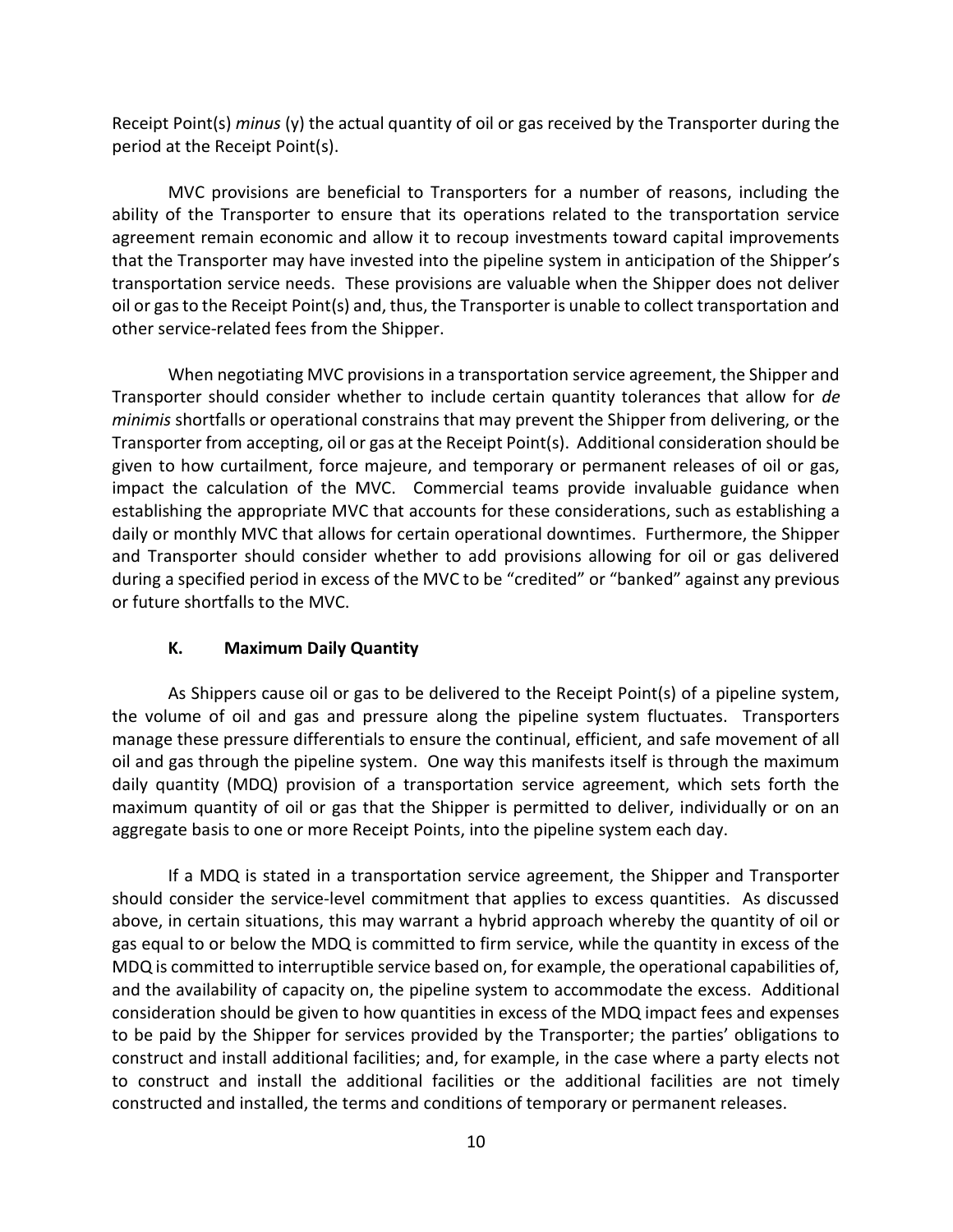#### L. Quality Specifications

Quality specifications set forth the specific characteristics that oil or gas must meet when delivered by or on behalf of the Shipper at the Receipt Point(s) and the Transporter at the Delivery Point(s). These specifications are of interest to both parties, as they provide certainty to the Shipper as to the quality of oil or gas that the Transporter will accept at the Receipt Point(s) and that the Shipper will receive at the Delivery Point(s), and certainty to the Transporter that it is not obligated to accept or transport oil or gas that may contain impurities or other foreign constituents that may prevent the proper operation of or otherwise damage the pipeline system.

Transportation service agreements for oil may include quality specifications governing the oil's sulfur, viscosity, gravity, pour point, and basic sediment and water (BS&W) content; for gas it may include quality specifications governing the gas' minimum gross heating value, maximum and minimum temperature, and limitations on the amount of sulfur, hydrogen sulfide (H<sub>2</sub>S), carbon dioxide  $(CO_2)$ , oxygen, nonhydrocarbon gases, and water vapor. Furthermore, quality specifications may evolve over time depending on the operational circumstances affecting the various segments of the pipeline system along which the oil or gas will flow, including more stringent quality specifications of downstream pipeline systems. Oil or gas that does not meet the quality specifications is commonly referred to as "off-spec" or "non-conforming."

The consequences for off-spec or non-conforming oil or gas should be carefully considered, as they impact the underlying purpose of the transportation service agreement (i.e., transportation of oil or gas) and may trigger certain liabilities. Here, too, the Shipper and Transporter should consider the interrelated issues and concepts that are implicated throughout the transportation service agreement, including whether to include tolerances for certain constituents that allow for *de minimis* failures to meet the applicable quality specification; at what point(s) along the pipeline system quality specifications are measured and tested, including the accuracy and calibration of measurement equipment; notice obligations between the parties upon becoming aware of the delivery of non-conforming oil or gas; temporary or permanent releases for non-conforming oil or gas exceeding certain quantity and/or time specifications set forth in the transportation service agreement; whether and when the Transporter is permitted to restrict or reject receipt of non-conforming oil or gas into the pipeline system; whether the Transporter is permitted to accept non-conforming oil or gas, is capable of providing certain treating or blending services with respect thereto, and the associated fees and expenses for treating and blending services; and any indemnification or reimbursement obligations related to damage to the pipeline system caused by non-conforming oil or gas.

## M. Force Majeure

In the aftermath of the winter storm of February 2021, valuable literature has been published on key issues and considerations related to force majeure, including implications related to the operation of pipeline systems and related infrastructure and contractual provisions governing force majeure. For purposes of this paper, I will not restate those issues and considerations here, but suffice it to say that the underlying principles of force majeure that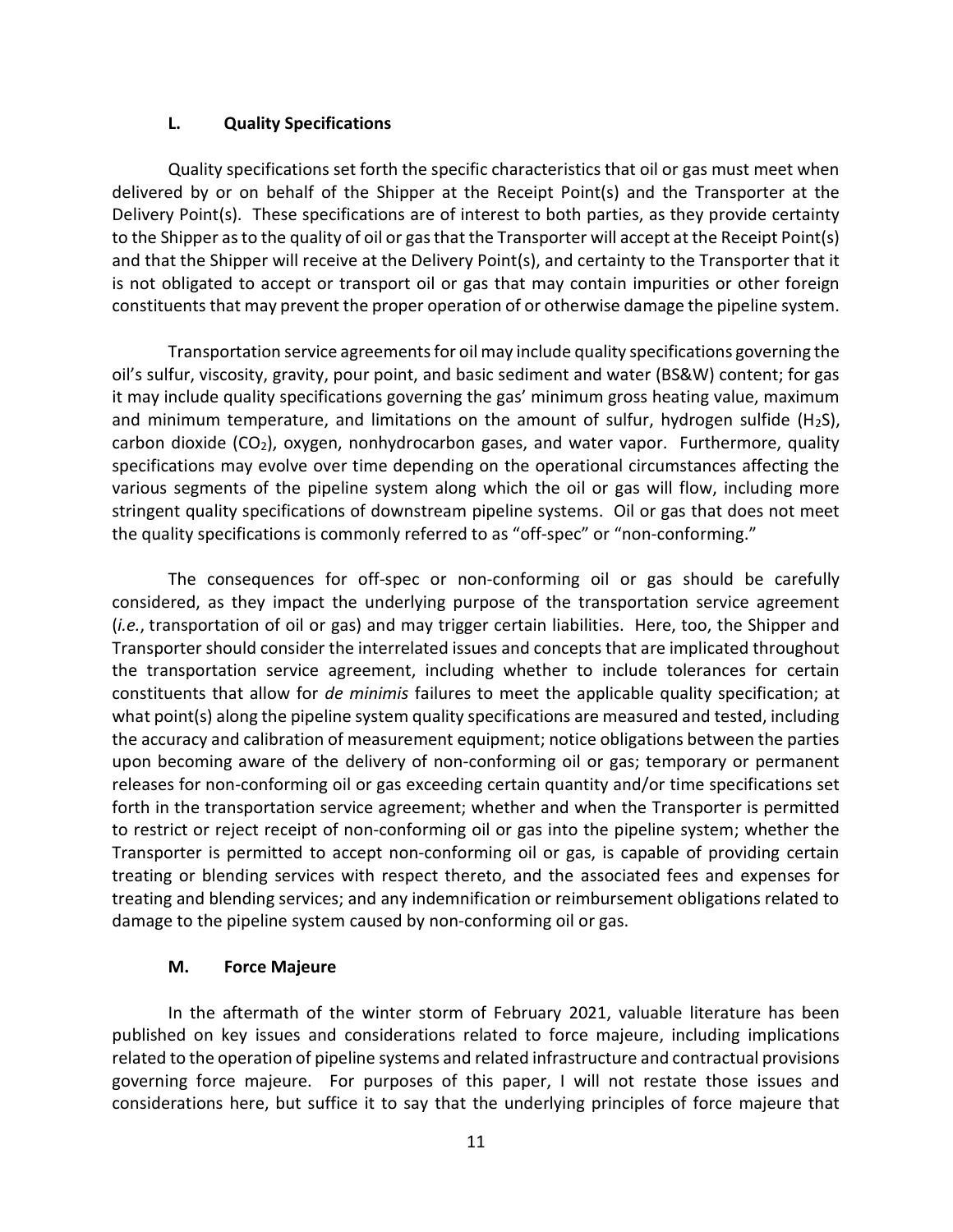excuse a party's performance for events beyond the control of the party are also present in transportation service agreements.

The Shipper and Transporter should consider the scope of events or circumstances that constitute force majeure in relation to the underlying transportation service provided under the transportation service agreement. This may include one or more of the following: weather events (e.g., floods, high water, hurricanes, tropical storms, or other named storms or natural disasters); delays in obtaining permits from any governmental authority having jurisdiction; the inability of the parties to obtain, or delays in obtaining (at reasonable cost and after the exercise of reasonable diligence) rights-of-way, easements, servitudes, licenses, and other surface rights and related approvals; the partial or complete failure or refusal of operators of any downstream pipeline to receive or transport oil or gas delivered to the downstream pipeline; the inability of the parties to obtain, or delays in obtaining (at reasonable cost and after the exercise of reasonable diligence) necessary materials, equipment, supplies, vendors, or suppliers; and mechanical failures, breakage or accident to machinery, compressors, facilities, or pipelines in which oil or gas is transported, treated, processed, stored, or used.

Equally important to the scope of events or circumstances that constitute force majeure are the events or circumstances excluded from the scope of force majeure. These may include one or more of the following: the inability to secure funds, arrange bank loans, or other financing; economic or financial hardship, including the Shipper's ability to secure transportation of oil or gas at a lower price or more advantageous terms than provided in the transportation service agreement; the loss of the Shipper's market for oil or gas; and the loss or failure of the Shipper's oil or gas supply or depletion of reserves.

As discussed throughout this paper, the Shipper and Transporter should also consider the interrelated issues and concepts that are implicated throughout the transportation service agreement as a result of the events or circumstances of force majeure affecting and exceeding certain quantities of oil or gas or time specifications set forth therein, including temporary or permanent releases and minimum volume commitments.

#### III. REGULATORY FRAMEWORK

 $\overline{a}$ 

A complete discussion of the regulatory framework applicable to transportation service agreements is beyond the scope of this paper; nevertheless, no discussion is complete without a high-level overview of regulatory issues and considerations governing the transportation of oil and gas in the United States.<sup>28</sup>

The regulatory framework applicable to transportation service agreements is generally differentiated by the type of hydrocarbon being transported (in the case of this paper, oil or gas) and whether transportation is subject to federal or state laws. The vast array of federal and state

<sup>&</sup>lt;sup>28</sup> For an excellent discussion of the historical regulatory framework in the gas industry, see Marketing Hydrocarbons, supra n. 1 at 19-25.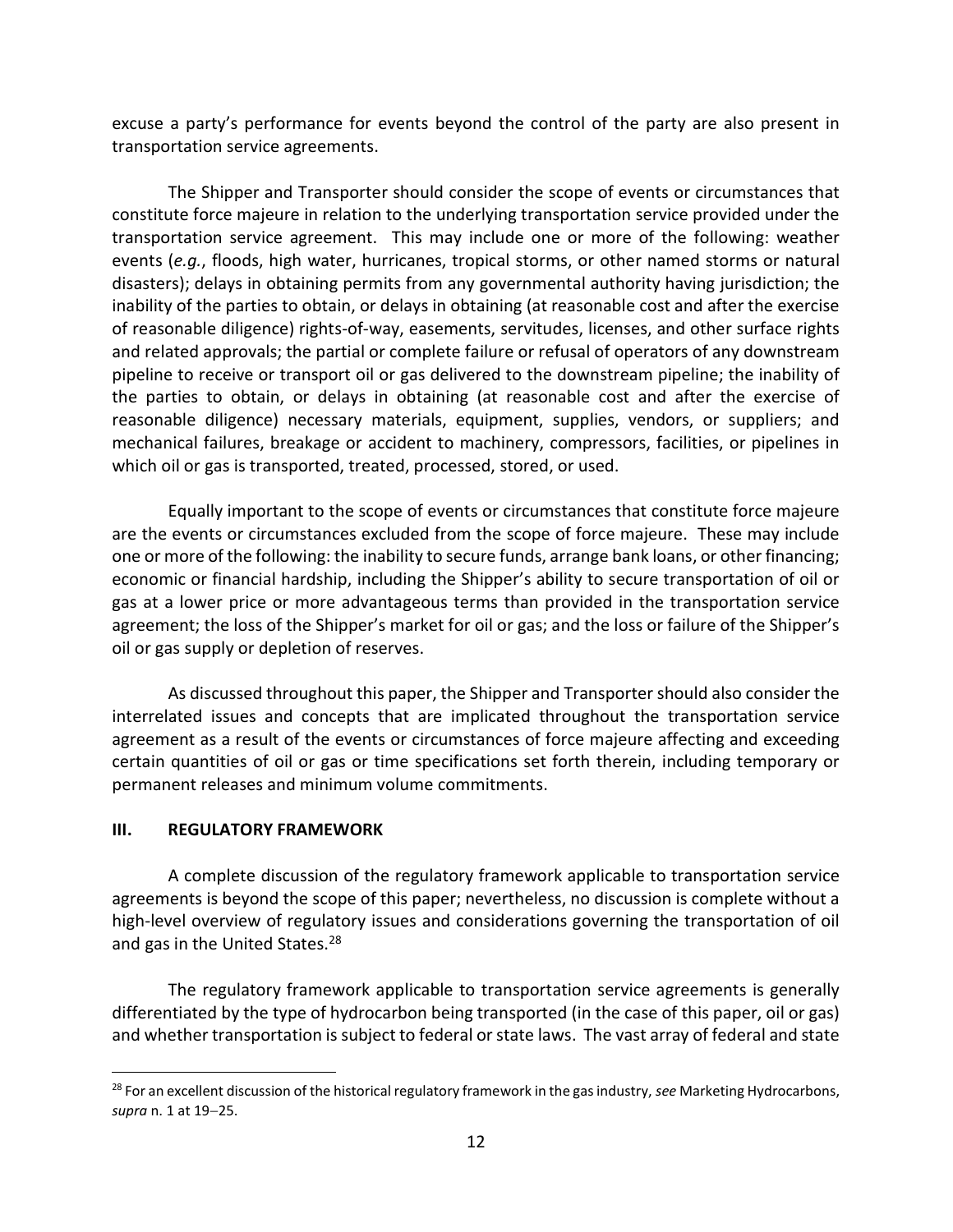regulations governing the approval, construction, operation, modification, and abandonment of oil and gas pipelines, and the rates that can be established for transportation service thereon, warrant thoughtful consideration prior to the commencement of any construction activities for pipelines or the negotiation of any transportation service agreement.

#### A. Regulation of Gas Pipelines

Natural Gas Act of 1938. At the outset of the nineteenth century, pipeline companies raced to construct networks of interstate pipelines to satisfy increasing demand for gas across the United States. Because these pipeline networks provided the only path to transport gas to market, the gas industry became premised upon the merchant role of pipeline companies—that is, pipeline companies as both purchasers of gas from gas producers and as resellers of gas to end users.<sup>29</sup>

In response to concerns about the emergence of monopolistic tendencies within the gas pipeline industry, Congress passed the Natural Gas Act of 1938 (NGA),<sup>30</sup> which declared that the business of transporting and selling gas for ultimate distribution to the public and the federal regulation thereof were in the public interest. $31$  In doing so, the NGA subjected companies engaged in the transportation of gas in interstate commerce, or the sale in interstate commerce of gas for resale for ultimate public consumption, to the jurisdiction of the Federal Power Commission (FPC).<sup>32</sup> The NGA gave the FPC authority to regulate all rates and charges made, demanded, or received by the companies to ensure they are "just and reasonable."<sup>33</sup>

Federal Energy Regulatory Commission. The Federal Energy Regulatory Commission (FERC) succeeded to the regulatory responsibilities of the FPC and was granted authority under the NGA to regulate the transportation of gas in interstate commerce. Generally speaking, pipelines engaged in the transportation of gas in interstate commerce qualify as "natural gas companies" as defined in the NGA and are therefore subject to the jurisdiction of the FERC.<sup>34</sup>

Acting in its capacity as an independent federal agency within the United States Department of Energy, FERC's responsibilities under the NGA and the Natural Gas Policy Act (NGPA) include the review and approval or denial of applications, and the issuance of certificates for the construction, operation, modification, or abandonment of interstate pipelines, including gas storage facilities and liquefied natural gas (LNG) terminals; the review and establishment of "just and reasonable" rates that interstate pipelines can charge for transportation service; and oversight of all activities to provide Shippers with equal and open access to the interstate pipeline system.<sup>35</sup>

 $29$  *Id.* at 20-12.

<sup>30</sup> 15 U.S.C. §717, et seq.

 $31$  15 U.S.C. §717(a).

<sup>32</sup> 15 U.S.C. §§717(b), 717a(6).

<sup>33</sup> 15 U.S.C. §717c.

<sup>&</sup>lt;sup>34</sup> See Marketing Hydrocarbons, supra n. 1 at 20.

<sup>&</sup>lt;sup>35</sup> Id.; FERC, What FERC Does, https://www.ferc.gov/about/what-ferc/what-ferc-does (last visited Mar. 21, 2022).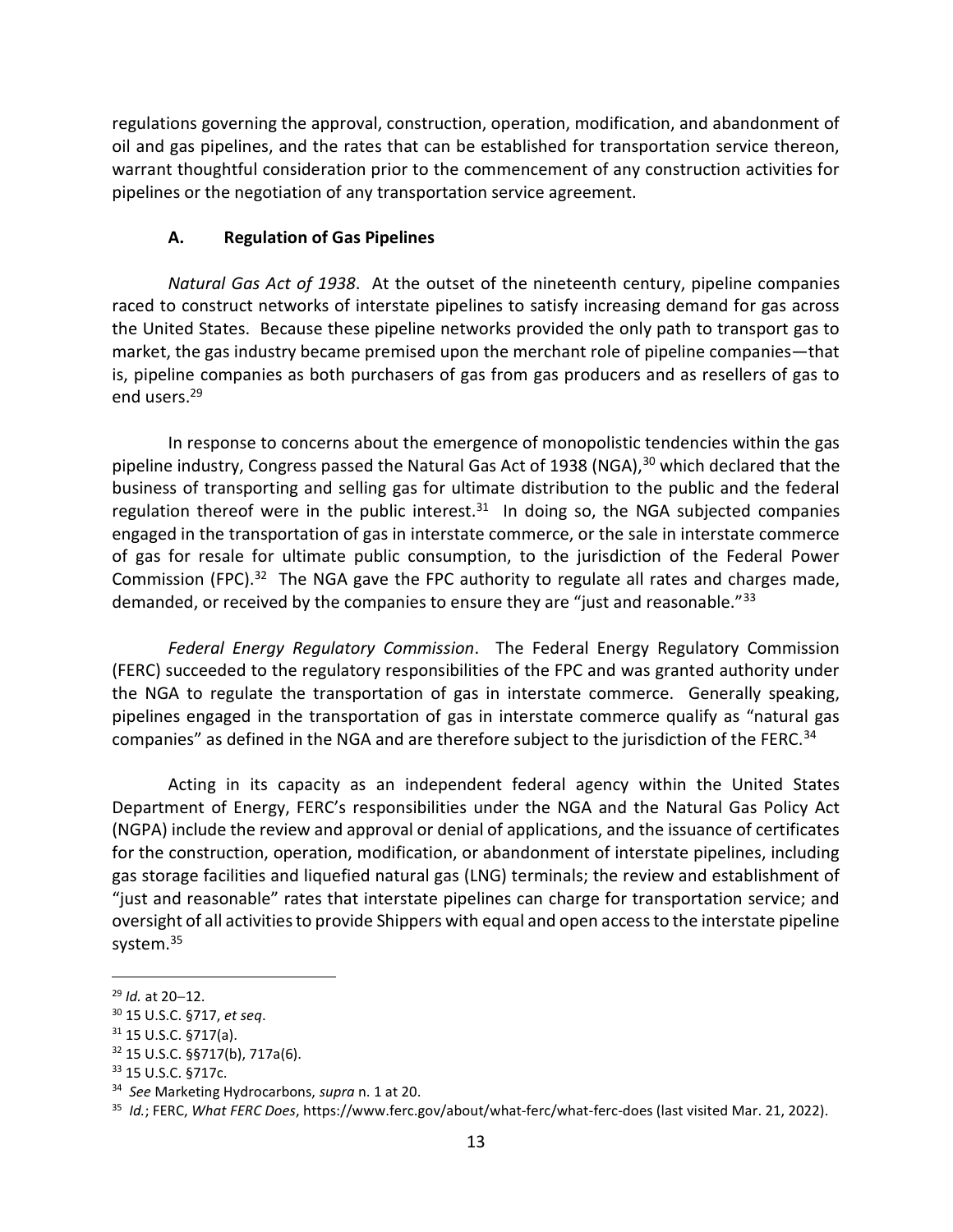However, FERC's jurisdiction over interstate pipelines is limited. For example, FERC generally has no jurisdiction over the production of gas, which is generally left to regulation by state agencies in which the gas is produced; pipeline safety or security, which is the purview of the Pipeline and Hazardous Materials Safety Administration (PHMSA) of the United States Department of Transportation; gathering pipelines (even when crossing state lines), which are omitted from FERC's regulatory purview and authority under the NGA; and pipelines operating within a single state that do not transport gas that has traveled or will travel across state lines (i.e., intrastate pipelines).

Railroad Commission of Texas. Intrastate pipelines qualify as "gas utilities" under the terms of the Texas Utilities Code.<sup>36</sup> The Railroad Commission of Texas (RRC) is the state agency that has regulatory jurisdiction over intrastate pipelines as gas utilities.<sup>37</sup> The RRC is responsible for assuring that each rate made, demanded, or received by a gas utility is "just and reasonable," so as to ensure fair and non-discriminatory access to gas transportation.<sup>38</sup> In addition, the RRC's Transportation Standards and Code of Conduct provide that no gas utility or non-utility transporter can unreasonably discriminate in rates, terms of service, or access to service.<sup>39</sup>

# B. Regulation of Oil Pipelines

Federal Energy Regulatory Commission. FERC's jurisdiction over oil pipelines arises under the Interstate Commerce Act (ICA), $40$  which regulates common carriers engaged in the transportation of oil or other commodities (excluding water and gas) by pipeline in interstate commerce. Generally excluded from its authority are oil pipeline construction, storage facilities, terminal facilities, and truck loading facilities, unless these functions are an integral part of transportation. What constitutes interstate commerce is based on the fixed and persistent intent of the Shipper when transporting oil, including where the shipment of oil began, where the shipment of oil will come to rest, and whether there is a break  $(e.g.,)$  storage or processing facilities) in the continuous interstate movement of the oil.

As with gas, FERC's responsibilities include ensuring fair and non-discriminatory access to pipeline networks by evaluating, amongst other things, rates (whether market- or cost-based) charged for similar transportation service and unfair advantages between contracting parties. For oil, FERC's authority is strictly economic in that it does not actually authorize or issues permits for oil pipelines.

Railroad Commission of Texas. In Texas, Transporters transporting oil generally qualify as "common carriers" under the Texas Natural Resources Code. $41$  The RRC has regulatory

<sup>36</sup> Tex. Util. Code §§102.001, 104.001, 121.051, 121.052, and 121.151 (2017).

<sup>&</sup>lt;sup>37</sup> Tex. Util. Code Ann. §103.003; see Marketing Hydrocarbons, supra n. 1 at 36.

<sup>38</sup> Tex. Util. Code §104.003(a); see Marketing Hydrocarbons, supra n. 1 at 36-37.

<sup>&</sup>lt;sup>39</sup> Rule 7.7001, Natural Gas Transportation Standards and Code of Conduct, 16 Tex. Admin. Code §7.7001 (2017); see Marketing Hydrocarbons, supra n. 1 at 36-37.

 $40$  49 U.S.C. §§ 1-15 (1976), reprinted in 49 U.S.C. app. §§ 1-15 (1988).

<sup>41</sup> Tex. Nat. Res. Code (2019).